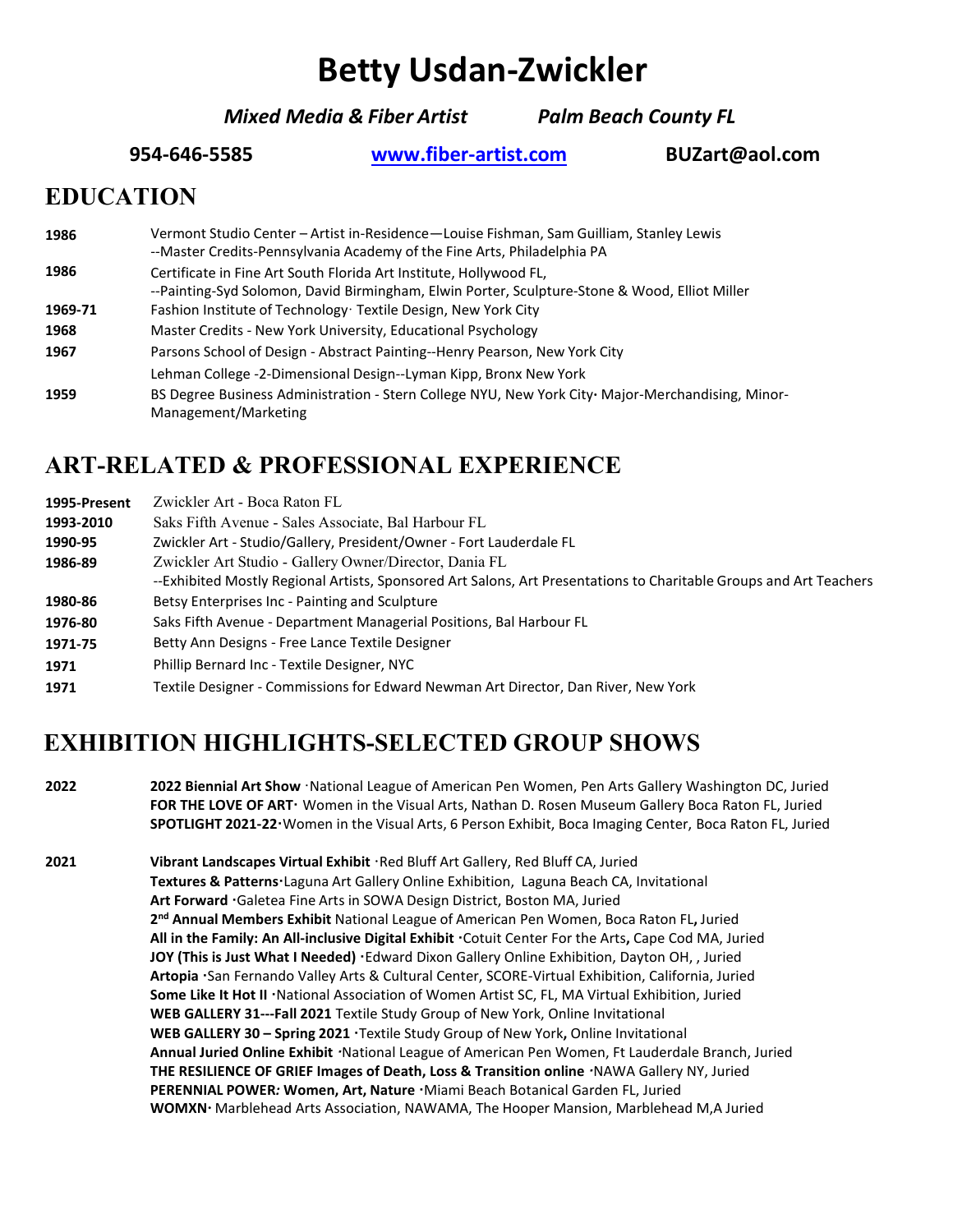**2020 third LaGrange Southeast Regional** *·* LaGrange Art Museum, LaGrange GA (catalog) Juried **Web Gallery 28 - Spring 2020 · Web Gallery 29-Fall 2020** *ꞏ*Textile Study Group of New York Juried **January Exhibition ·** Art Students League, New York NY Invitational **Some Like It Hot** *ꞏ* Online Exhibition, NAWAMA (Massachusetts Chapter) Juried **131st Annual Member's Exhibition** Web **ꞏ**National Association of Women Artists NY (catalog) Invitational **20/20 Visions ·**Women in the Visual Arts, South Side Cultural Arts Center, Fort Lauderdale FL Juried **Boca Raton Museum Artists Guild Gallery Exhibitions***·* Boca Raton FL Juried **MS Conceptions** · Marco Island Historical Museum & Gallery, Marco Island FL Juried **2019 The Fabrication of Imagination 2019** *·*All Arts Gallery, Lowell MA Juried **Breaking Point** *·* The Brush Art Gallery, Lowell MA Juried **130thNAWA Annual Member's Exhibition** · One Art Space, Tribeca, NY (catalog), Invitational **Small Works, Surface Design Association Member Exhibition** *·* Webster University's Arcade Building, Contemporary Arts Projects, St. Louis MO, Invitational **Art Synergy VI Exhibition at Art Palm Beach** Palm Beach Convention Center, W Palm Beach FL, Juried **BOOK 40** –Textile Study Group of New York ,40th Anniversary New York NY, Published Pages 2 & 189, Invitational **Breaking Point** *–*Brush Art Gallery- Lowell MA, Juried **Living Room Theater Exhibition**, (Florida Atlantic University) Boca Raton FL, Invitational **Annual Juried Exhibit-All Media & Fine Arts** Natl League of American Pen Women, Ft Lauderdale FL Juried **Armory Artists Show** *-* Armory Art Center, West Palm Beach Invitational **ARTSERVE 2019 JURIED ART EXHIBITION** –Boca Raton Artists' Guild, Fort Lauderdale, FL Juried **Web Gallery 26-Spring 2019** -Textile Study Group of New York City, Invitational **2018 Daydreaming** *·* Coral Springs Museum of Art, Coral Springs FL, Juried **ARTISTIC INFLUENCES** *·* Women in the Visual Arts, Coral Springs Museum FL, Invitational **129th Annual Members' Exhibition ·** 195 Chrystie ST (104 South Gallery), New York City, Invitational **Small Works Summer 2018 Exhibition ·** NAWA Gallery New York, Juried **NAWA at Beamesderfer 3: Sea and Sky ·** B. Beamesderfer Gallery, Highland Park, New Jersey, Juried **A PARALLEL PRESENCE ·** Wederman Gallery, Lasell College, Newton, Massachusetts, Juried **2018 - Winter Small Works Exhibition ·** NAWA Gallery, New York, NY Juried **2017 Red ·**Noho-M55 Gallery, New York, NY, Invitational **Upward Trend ·** Hills Gallery, Newburyport MA, Juried **Contemporary Fiber in Florida 2017 ·** Florida Art, St. Petersburg FL, Juried **Perspectives in Fiber: Moving Beyond Tradition ·** Armory Annex, West Palm Beach FL, Juried **Small Works at 2016 Korea Bojagi Forum, Bojagi -The Living Tradition ·** Suwon I Park Museum of Art, Suwon, South Korea, (Book, page 83), Invitational **Textile Study Group of New York ·** 21st Online Gallery Juried **2016 SeaScapes Art exhibition ·** Light Space & Time Online Gallery, Juried **Breaking Ground ·** Walter J Manninen Center, Endicott College-Heftler Visiting Artist Gallery, Beverly MA, Juried **20th Members' Gallery ·** Textile Study Group of New York, NY, Juried **Threads: A Sampling of the Fiber Arts ·** Annemarie Sculpture Garden & Arts Center, an affiliate of the Smithsonian Institute, Dowell, Maryland Juried **Women of Vision ll,** *A Multi-Media Exhibition ·* Armory Annex Gallery, Lake Worth FL, Invitational **Artists Showcase ·** Armory Art Center Montgomery Gallery, West Palm Beach FL, Invitational **5th Annual Juried Exhibition ·** JF Gallery, West Palm Beach FL, Juried **2015 Square · Textile Study Group of New York ·** Narthex Gallery of St. Peter's Church, Citicorp Complex, New York (catalog), Invitational **125 Year: Women of Vision** · Armory Art Center, West Palm Beach Florida, Juried **Invoking The Muse ·** Coral Springs Museum of Art, Coral Springs FL, Invitational **Thirty Years On The Road ·** 30th Anniversary Exhibit, Art Center/South Florida, Lincoln Rd, So Beach, Juried **18th Member Gallery-on-the-Web ·** Textile Study Group of New York, Juried **Square ·** Garner Arts Center, Garnerville New York, Invitational **2014 17th Members' Gallery**-**on-the-Web ·** Textile Study Group of New York, New York, Juried **Art Fallout 2014** · Girls Club Collection, Fort Lauderdale FL, Invitational **Artopia - Bridging Communities Through the Arts** GLBX Fundraiser, Hilton Doubletree, Ft Laud FL, Invitational **A Current Vision ·** Whistler House Museum of Art, Lowell MA, Juried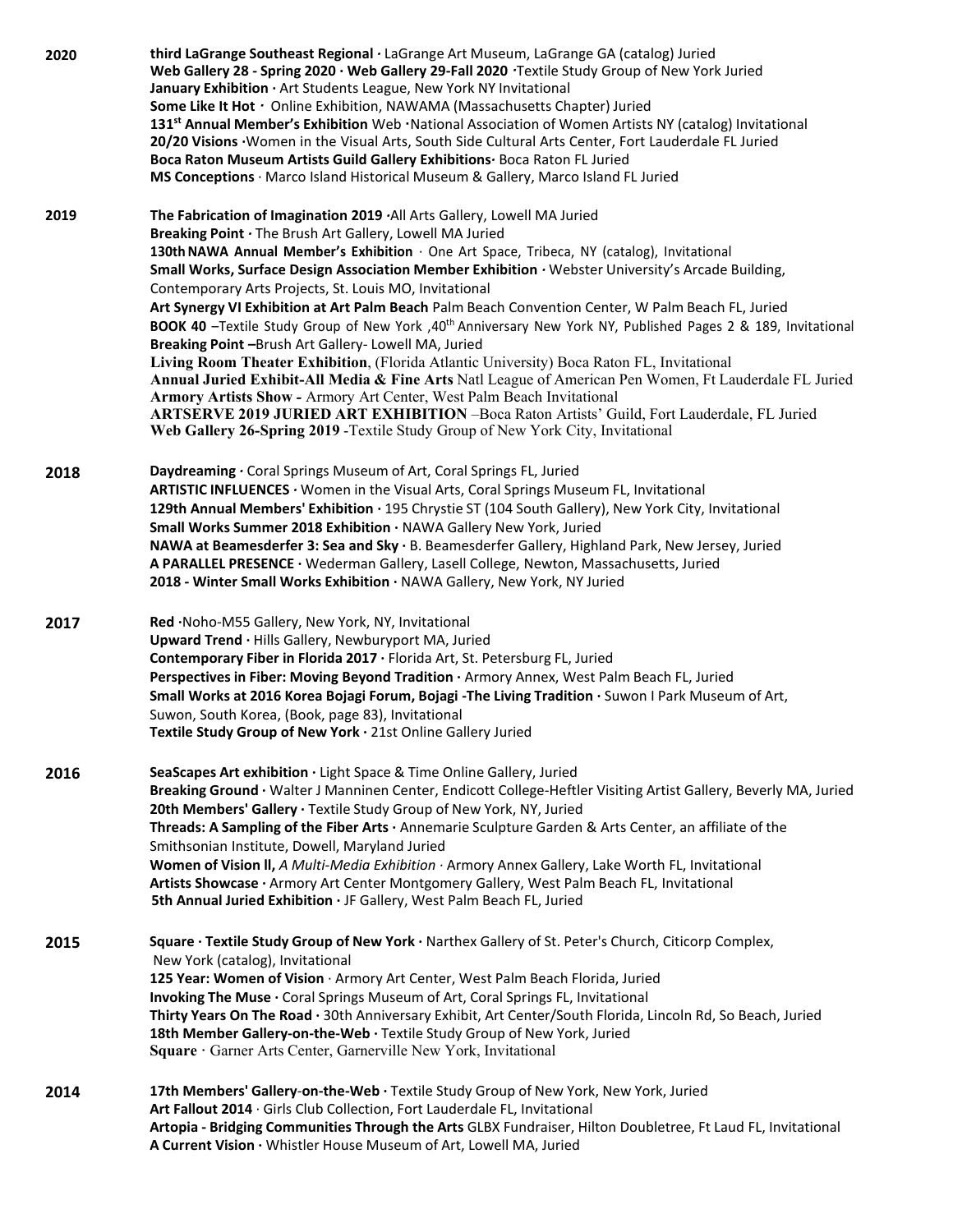**UNTITLED/UNJURIED**: Small Format Tapestry ·American Tapestry Alliance, University of Rhode Island, Feinstein Providence Campus Gallery (catalog page 42), Invitational **The Art of Association ·** Lighthouse ArtCenter Museum/Gallery, Tequesta FL, Juried **Small Works ·** JF Gallery, West Palm Beach, Florida, Juried **Visions of the Mind ·** HUB-Robeson Galleries, Penn State, University Park PA, Juried **VISIONS and REVELATIONS ·** Point Park University, Lawrence Hall Gallery, Pittsburgh PA, Juried **16th Members' Gallery-on-the-Web ·** Textile Study Group of New York, New York City, Juried **Visionaries ·** National Association of Women Artists, Marco Island Center for the Arts, Marco Island FL, Juried **Broad Spectrum** · Northwood University, J H Gallery, West Palm Beach FL, Invitational **Beyond Art Selves ·** 2+3: The Artists' Organization, Armory Art Center, West Palm Beach, Invitational **2013 th 15 Members' Gallery-On-the-Web ·** Textile Study Group of New York, New York City, Juried **D.I.V.A.S ·** National Association of Women Artists Online Gallery, Juried **Morphogenesis ·** 310 ART, Asheville North Carolina, Juried **Fashion ARTillery ·** Armory Art Center, West Palm Beach FL, Juried **Four Seasons ·** Glass Gallery, Pembroke Pines FL, Invitational **124thAnnual Exhibition ·** Natil Assoc of Women Artists, Sylvia Ward & Po Kim Gallery,NYC (catalog) Invitational **2012 HERstorically Speaking ·** Johnson & Johnson World Headquarters Gallery, New Brunswick NJ, Juried **9 X 9 X 3: Salon des Refuses ·** Textile Study Group NY, Gallery II Hudson Guild, Chelsea NYC, Invited **Biennial Juried Art Competition 2012 ·** Nathan D Rosen Museum Gallery, Boca Raton FL, Juried **Truth and Beauty ꞏ**Coral Springs Museum Lobby, National Assn Women Artists FL, Coral Springs FL, Invitational **Dream Rocket Project Saturn V 2012** Traveling Exhibition 2011, West FL Pub Library, Pensacola FL, Invitational **2011 DNA ·** Fairleigh Dickenson University, Petrocelli College, Edward Williams Gallery, Hackensack NJ, Juried **122nd Annual Exhibition ·** N.A.W.A., Sylvia Wald and Po Kim Gallery, Chelsea NYC Invitational **Global Rivers Art Exchange Project 2009-12 ·** Traveling Exhibition - Exxon Valdez Museum, Alaska, Shaker Lakes Nature Center, Cleveland OH, Invitational **Fibers & Printmaking Exhibition ·** Armory Art Center, West Palm Beach FL, Juried **A Multi Media Exhibition ·** Cornell Museum of Art & History, Crest Theatre Galleries, Delray Beach FL, Invitational **2010 New\*art International Exhibition ·** Armory Art Center, West Palm Beach FL, Juried **2010 Global Rivers Exhibition ·** Martin Methodist College, Pulaski TN, Invitational **A Multi Media Exhibition** Cornell Museum of Art & History, Crest Theatre Galleries, Delray Beach FL, Invitational **Fusion: of Form, Content and Color ·** Armory Art Center, West Palm Beach FL, Juried **2009 120thAnnual Exhibition ·** N.A.W.A., Salmagundi Art Club, New York NY, Invitational **Interdependence International Fiber Collaborative Tree Project 2009-10 ·** Early Works Children's Museum, Huntsville AL, Invitational **It's About Time ·** 2+3:The Artists Organization, ArtServe, Fort Lauderdale, FL **2008 Spring Into Summer** · N.A.W.A Gallery New York NY, Invitational **Twelve-by-Twelve-The Collective ꞏ** ArtServe, Fort Lauderdale FL Invitational **2007 Sacred Spaces Art Basel ·** Jewish Museum of South Florida, Miami Beach FL, Invitational **The Art of Art ·** Coral Springs Museum of Art, Coral Springs FL, Invitational **Summer in the City ·** National Association of Women Artists Gallery, New York NY, Invitational **118<sup>th</sup> NAWA Annual Exhibition ·** Monroe Center for the Arts, Hoboken NJ, Invitational **Florida Gold ,The Capitol Gallery ꞏ**State Capitol, Tallahassee FL, Invitational **2006 I Love Watercolor 22<sup>nd</sup> Annual Juried Exhibition**  $\cdot$  Coral Springs Museum of Arts, Coral Springs FL, Juried **The Blues ·** Sunrise Civic Center Gallery, Sunrise FL, Invitational **2+3: More Than the Sum of its Parts ·**JM Family Enterprises Gallery, Artserve, Fort Lauderdale FL, Invitational **NAWA Florida: Sharing a Vision of Contemporary Art ·** Armory Art Center, West Palm Beach FL, Juried **2005 Arizona Aqueous XX ꞏ**Tubac Center of the Arts, Tubac Arizona, Juried **Vernissage ꞏ**Cornell Museum of Art & History, Delray Beach FL, Invitational **Small Works 116th Annual Exhibition ꞏ**National Association of Women Artists, New York NY, Juried **Recent Works ꞏ**City Hall Gallery, Palm Beach Gardens, FL Invitational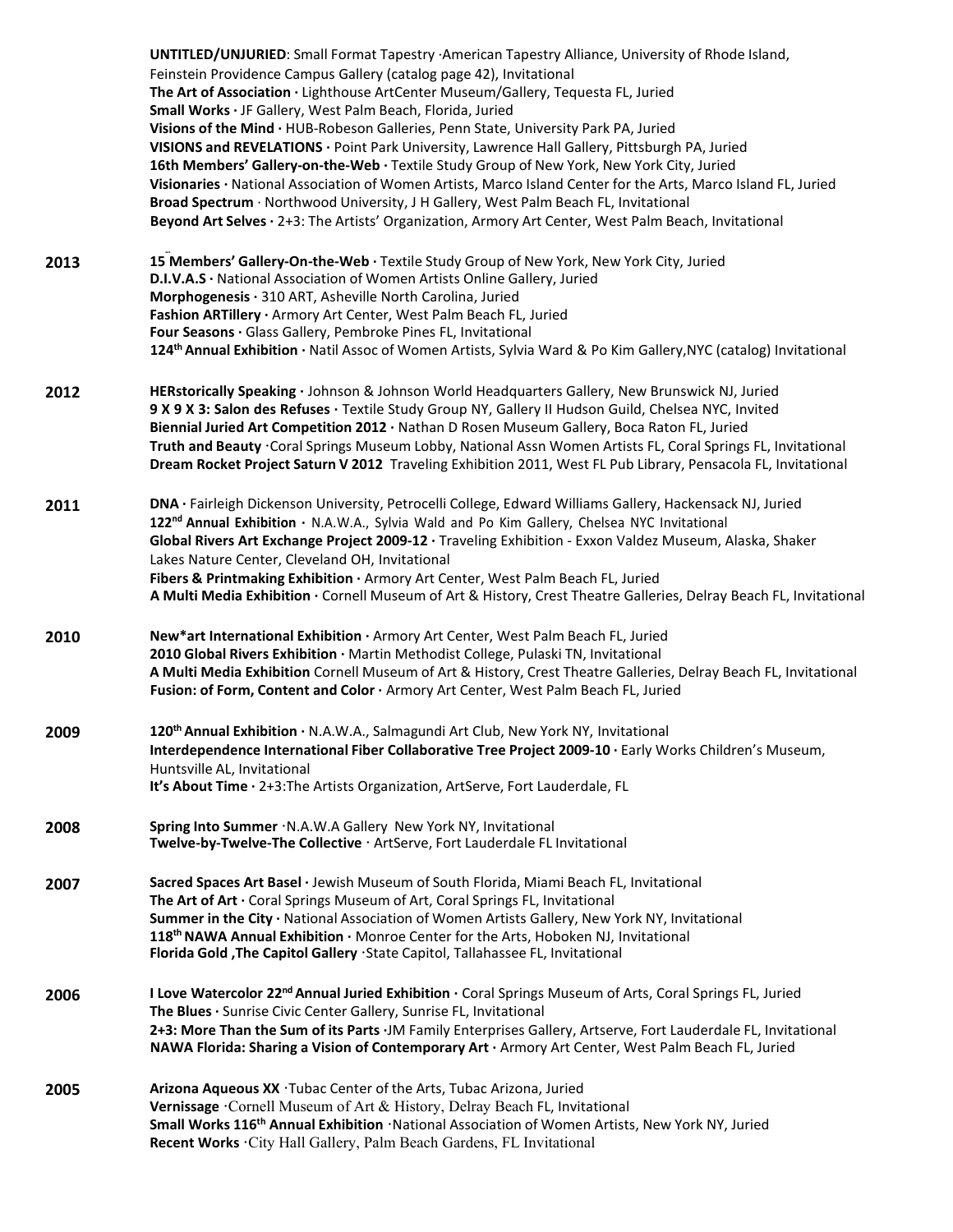| 2004 | Shopping · Vero Beach Cultural Center, Vero Beach FL, Invitational<br>I Love Watercolor 2004 · Gold Coast Watercolor Society, Coral Springs Museum, Coral springs FL, Juried<br>Visions · A Multi-Media Exhibition, Ann Norton Sculpture Gardens, West Palm Beach FL, Invitational                                                                                                                                                                                                                                                                           |
|------|--------------------------------------------------------------------------------------------------------------------------------------------------------------------------------------------------------------------------------------------------------------------------------------------------------------------------------------------------------------------------------------------------------------------------------------------------------------------------------------------------------------------------------------------------------------|
| 2003 | Arizona Aqueous XVIII . Tubac Center of the Arts, Tubac AZ, Juried<br>Shopping, A Contemporary Art Exhibition · The Webber Center, Central Florida Com College, Ocala FL, Invitational<br>Women Speak Out thru Creativity · NAWA, Northern Trust Bank, Stuart FL, Invitational                                                                                                                                                                                                                                                                               |
| 2002 | Millennium Collection · NAWA, Visitor's Lobby United Nations, New York NY, Invitational<br>2+3: Art at its Best · International Game Fish Association Museum, Dania Beach FL, Invitational<br>Small Works · Wave Gallery, Key West FL, Invitational<br>2 <sup>nd</sup> Annual Mainline Exhibit · Gold Coast Watercolor Society, Broward Cty Main Library, Fort Lauderdale FL, Juried                                                                                                                                                                         |
| 2001 | Re-Connect · Alumni Exhibition, ArtCenter/South Florida, South Beach, Miami Beach FL, Juried<br>Jamison-Carnegie Heritage Hall Museum · NAWA, Talladega AL, Juried<br>Small Things Considered · The Elizabeth Foundation for the Arts, New York City, Invitational<br>Photo Artists 2001 · David Posnak Jewish Community Center Gallery, Davie FL, Juried<br>Places to Rest · Broward Community College, Fine Arts Gallery, Davie FL, Juried                                                                                                                 |
| 2000 | 54th Annual Exhibition Aqueous Open 2000 · Pittsburgh Watercolor Society, Pittsburgh PA (catalog), Juried<br>Writings on the Wall · Hewlett-Woodmere Public Library, Hewlett NY, Juried<br>Spring State Show · Women Contemporary Artists, Sarasota FL, Juried<br>Under the Influence · 2+3: The Artists' Organization, Museum of Art, Fort Lauderdale FL, Invitational<br>Feminist Expo 2000 · NAWA, Baltimore Convention Center, Baltimore MD, Invitational<br>Traveling Printmaking Exhibition · NAWA New York C, ity College of Staten Island NY, Juried |
| 1999 | 110 <sup>th</sup> Anniversary Exhibition NAWA · The New World Art Center, Soho New York City, Invitational<br>Traveling Printmaking Exhibition Waterloo Museum of Art IO, Port Washington Library, Purdue University,<br>West Lafayette IN, Juried<br>Women in the New Millennium-Reaching, Rising, Remembering · Ann Norton Sculpture Gardens, Palm Beach<br>FL, Invitational                                                                                                                                                                               |
| 1998 | Traveling Printmaking Exhibition '98-'99 · Natl Assn Women Artists, College of St Catherine, St Paul MN, Juried<br>Inspirations '98 · Cornell Museum, Old School Square, Delray FL, Juried                                                                                                                                                                                                                                                                                                                                                                   |
| 1997 | Small Works · Gallery Art 54, National Association of Women Artists, Soho New York City, Invitational<br>Steiner Gallery Artist· Bal Harbour Shops, Bal Harbour FL, Invitational<br>Home Show · Schmidt Gallery, Florida Atlantic University, Boca Raton FL (catalog), Invitational<br>I Love Watercolors '97 · Goldcoast Watercolor Society, Broward College, Fort Lauderdale FL, Juried<br>Silent Art Auction · Friends for Life, Hollywood FL (catalog), Invitational                                                                                     |
| 1996 | Gallery of Art Exhibit · Jupiter Town Hall, Jupiter FL, Juried<br>Bi-Annual Multi-Media Juried Art Exhibit · Nathan D Rosen Museum Gallery, Boca Raton FL, Juried<br>NAWA FL Annual Exhibit · Northwood University, West Palm Beach FL, Invitational<br>Look at the World Through Women's Eyes · Global Focus Project, National Museum of Women in the Arts,<br>Washington DC, Invitational                                                                                                                                                                  |
| 1995 | Hortt 37 Museum of Art, Fort Lauderdale FL, Juried<br>Traveling Printmaking Exhibition USA '95,'96 National Association of Women Artists, New York NY, Juried<br>Global Focus: Women in Art and Culture · Beijing China (catalog), Invitational<br>106 <sup>th</sup> Annual Exhibition · National Association of Women Artists, Soho NYC, Invitational,<br>Personal Icons: Women and Inner Space, Gallery of the Eccentric, Miami FL, Invitational                                                                                                           |
| 1994 | Justice and the Human spirit: Women Connecting · St Thomas University, Miami FL, Juried<br>Issues of Violence · Orange County Center of Contemporary Art, Santa Ana CA, Juried<br>4 <sup>th</sup> All-Florida Biennial · Polk Museum of Art, Lakeland FL (catalog), Juried<br>Galerie Severn Artist · Metairie LA, Invitational                                                                                                                                                                                                                              |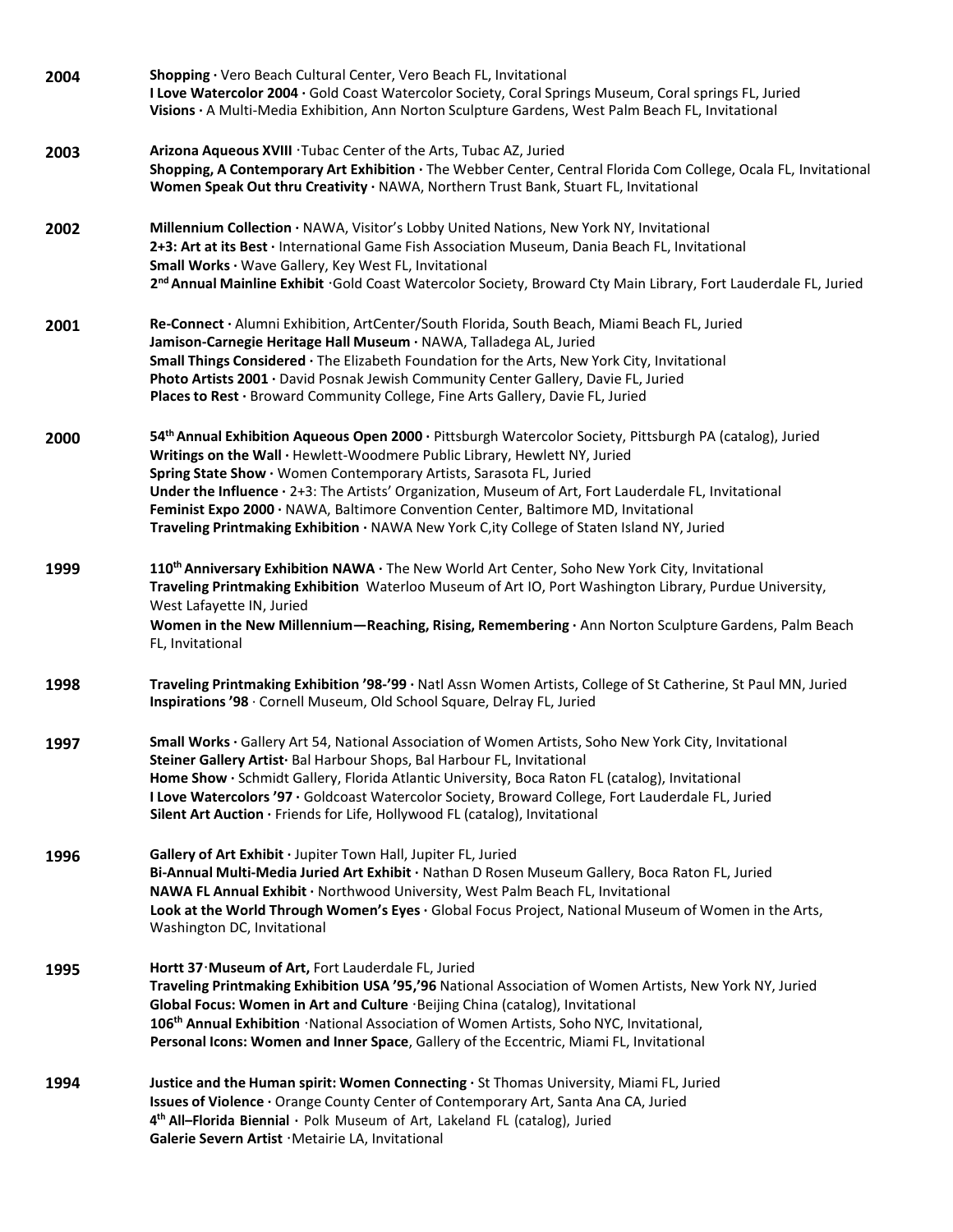| 1993    | <b>Combined Talents: The Florida National</b> FL State Univ Gallery & Museum, Tallahassee FL (catalog), Juried<br>Single Impressions 1993, 1995 · Galeria Mesa, Mesa AZ, Juried<br>Raleigh Gallery Artist · Design Center of the Americas Dania FL, Invitational                                                                                                                                                                                                                                                                                                                                                             |
|---------|------------------------------------------------------------------------------------------------------------------------------------------------------------------------------------------------------------------------------------------------------------------------------------------------------------------------------------------------------------------------------------------------------------------------------------------------------------------------------------------------------------------------------------------------------------------------------------------------------------------------------|
|         | Juniper Gallery · Napa Art Center, Napa Valley CA, Invitational                                                                                                                                                                                                                                                                                                                                                                                                                                                                                                                                                              |
| 1992    | 10th Annual Women's National · Juried Art Exhibit, AK Branch National League of American Penwomen,<br>Walton Art Center, Fayetteville AK (catalog), Juried<br>Annual Figurative Small Work Exhibit · Armory Art Center, West Palm Beach FL, Juried                                                                                                                                                                                                                                                                                                                                                                           |
|         | 1990-92 Arizona Commission on the Arts Traveling Exhibition Series Yavapai College, Prescott AZ - City of<br>Las Vegas Museum, NV - Kirkpatrick Center, Oklahoma City OK -Tempe Arts Center, Tempe AZ - Peoria Arts<br>Commission, Peoria AZ - Durango Arts Center, Durango CO - Sun Cities Art Museum, Sun City AZ, Juried                                                                                                                                                                                                                                                                                                  |
| 1991    | WPBT2 The FL International Masters Competition & Benefit · DCOTA Design Center, Fort Lauderdale FL<br>(catalog), Juried<br>Lost Horizons · Art Institute of Fort Lauderdale FL, Invitational                                                                                                                                                                                                                                                                                                                                                                                                                                 |
| 1990    | 31st Annual Invitational Fine Art Show · Museum of Science, Miami FL, Invitational<br>New Visions · Florida Center for Contemporary Art, Tampa FL, Juried<br>WCAThe Way of the Woman Artist · Art & Culture Center, Hollywood FL (catalog), Juried<br>Paint and Fiber · Business Volunteers for the Arts/Broward County, Fort Lauderdale FL, Invitational<br>Watercolor USA 1990 A National Competitive Exhibit, Springfield Art Museum, Springfield MO (catalog), Juried<br>Jordan Smith Gallery Artist Voorhees NJ, Invitational<br>Expressions 9th Annual Competition & Exhibition Art & Culture Center (catalog), Juried |
| 1989    | New World Symphony '90,'89 · Lincoln Theater, South Beach, Miami Beach FL, Invitational<br>Divine Line · Galeria Mesa, Mesa AZ (catalog), Juried<br>Outer Vision/Inner Self · Thomas Center Gallery, Gainesville FL, Invitational<br>Watercolor USA 1989 Springfield Art Museum, Springfield MO (catalog), Juried<br>Leonard Gallery Artist · Fort Lauderdale FL, Invitational                                                                                                                                                                                                                                               |
| 1988    | New York Benefit Alumni/Fellows Show Vermont Studio Center · Soho New York City, Juried<br>Six painters from 2+3 · Aina Parmelee Gallery, Fort Lauderdale FL, Juried<br>WCA at SOBE · Sokolsky Gallery, South Beach, Miami FL, Juried                                                                                                                                                                                                                                                                                                                                                                                        |
| 1987    | Art Against Aids · Frances Wolfson Art Gallery, Miami FL, Invitational<br>Artifacts Artist Group . Miami FL, Invitational<br>Gilles Patrick Studio/Gallery · Fort Lauderdale FL, Invitational                                                                                                                                                                                                                                                                                                                                                                                                                                |
| 1984-86 | Corporate Art Unlimited · Westport CT, Invitational,<br>Community Art Alliance '84, '83 (catalog) Juried<br>Greene Gallery Artist · Coconut Grove FL, Invitational,<br>Joy Moos Gallery Artist Miami FL, Invitational                                                                                                                                                                                                                                                                                                                                                                                                        |

#### **SOLO SHOWS**

- **2014 Palette to Palate** · **The Wedding Dress** w/Artist Steven Sylvester, Alliance Council Connect, Broward County,
- Hilton Doubletree Hotel, Ft Lauderdale FL
- **2013 Vibrant Wool Paintings** · Featured Artist Livingfelt.com/blog/?p=6375 New York NY
- **2002 Portrait of a Family: Paintings** · Exhibitor & Guest Lecturer, The Art Gallery, Broward College, Pembroke Pines, FL
- **2001 Mixed Media Paintings and Prints ·** Art Invitational Program, David Posnak Jewish Community Center, Davie
- **2000 Paintings & Prints ·** Gardens Art, Art in Public Places Program, Palm Beach Gardens FL
- **1999 Zwickler in Hollywood ·** City Hall Gallery, Hollywood FL
- **1995 Groundwork ·** Lee Wagener Gallery, Fort Lauderdale/Hollywood International Airport FL
- **1994 The Collection: Paintings & Monotypes ·** Hyatt Regency Grand Cypress, Orlando FL
- **1991 Portrait of A Family ·** ARC Gallery (catalog), Chicago IL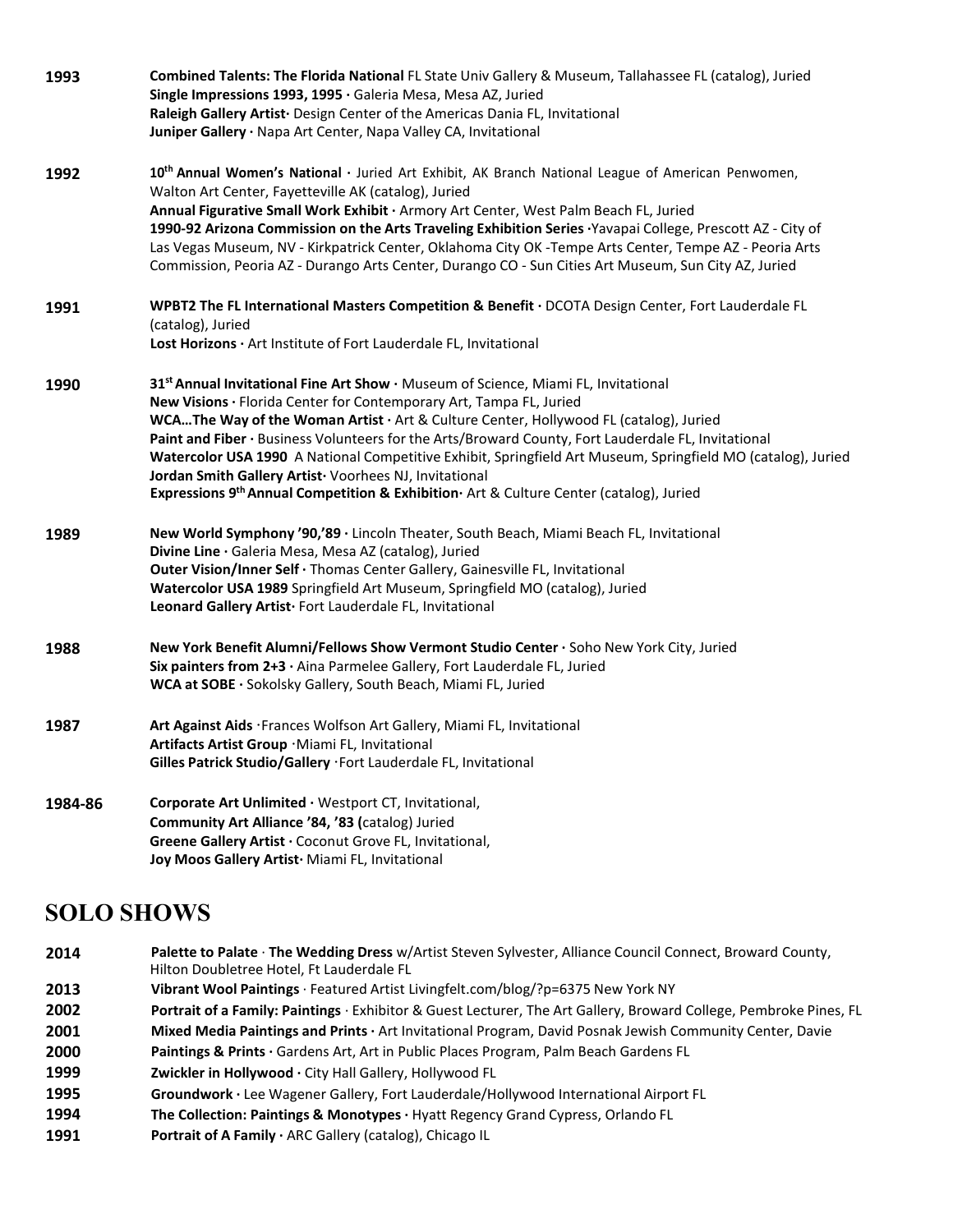**1989 Zwickler at City Hall ·** Fort Lauderdale FL

- **Zwickler at Zwickler ·** Zwickler Art Studio/Gallery, Dania FL
- **1988 Passages Abstract Paintings ·** Broward County Main Library, Fort Lauderdale FL
- **1985 Recent Paintings ·** South Florida Art Institute Gallery, Hollywood FL

# **COLLABORATIVES**

- **• 30 Years on the Road: Postcard Project ·** ArtCenter/South, South Beach, Miami FL
- **• The Wedding Dress 2014 ·** With Clay Artist Steven Sylvester, Gallery-One Art Lobby, Hilton Doubletree Hotel, Fort Lauderdale FL
- **• Dream Rocket Project Saturn V 2011-Present ·** Traveling throughout USA terminating at U S Space & Rocket Center, Dir. Jennifer Marsh, Huntsville AL
- **• Susan B Anthony Recovery Center 2012 · 16 X 16**, Pembroke Pines FL
- **• Global Rivers Art Exchange Project 2009-12 ·** Traveling Exhibition Exxon Valdez Museum, Cordova Alaska, Martin Methodist College, Pulaski TN Director Bernice D. Davidson
- **• Material World 1996 ·** Museum of Art, Fort Lauderdale
- **• Material World 1995 ·** Museum of Discovery and Science, Imax Gallery, Fort Lauderdale FL
- **• Global Focus: Women in Art and Culture Collection 1995 ·** National Museum of Women in the Arts, Traveled to Beijing China World Trade Center for NGO Forum on Women, UN Fourth World Conference on Women, National Museum of Women in the Arts, Washington DC
- **• International Fiber Collaborative Interdependence Tree Project 2009 ·** Huntsville Alabama
- **• Millennium Collection 2002 ·** National Association of Women Artists, New York NY, Visitor Lobby United Nation
- **• 1991 Dreams & Nightmares ·** With Artist Eleanor Clarke, Art & Culture Center, Hollywood FL

#### **AWARDS & HONORS**

- Third Place 2021 · 2<sup>nd</sup> Annual Members Judged Exhibit · The National League of American Pen Women · Fort **Lauderdale & Boca Raton Branches, Boca Raton Community Center FL**
- **• Purchase Award 2020 · La Grange Art Museum Collection, La Grange GA**
- **• NAWA Medal of Honor & Florence and Irwin Zlowe Memorial Award for Sculpture · 130th NAWA Annual Member's Exhibition 2019 One Art Space, Tribeca New York, NY**
- **• Judges Recognition 2019 · Boca Raton Museum of Art, The Artists' Guild Gallery March Exhibition FL**
- **• Honorable Mentions February 2019 · Boca Raton Museum of Art, The Artists' Guild Gallery FL**
- **• Honorable Mention February 2019 · Boca Raton Museum of Art, The Artists' Guild Gallery FL**
- **• 1stPlaceTextiles&Fibers-2018Artist Showcase·ArmoryArt Center,WestPalm Beach FL**
- **• SpecialMeritAward·SeascapesArtExhibition 2016·Light Space&TimeOnlineArtGallery**
- Second Place Award 125 Years: Women of Vision · 2014-15 National Assoc of Women Artists, Armory Art Ctr, W Palm Bch
- **• Third Place 3-D · The Art of Association 2014 · Lighthouse Art Center Museum, Gallery Tequesta FL**
- **• Honorable Mention · I Love Watercolor, 2000 · Gold Coast Watercolor Society, Coral Springs Museum FL**
- S Magnet Knapp Award · 110th Anniversary Exhibition, National Association of Women Artists, Soho NY 1999
- **• Honorable Mention 1999 · All Media Art Exhibition, Hollywood FL**
- **• Judges Recognition 1998 · All Media Art Exhibition, Hollywood FL**
- **• Troutman Memorial Award · I Love Watercolors, 1997, Gold Coast Watercolor Society, Fort Lauderdale FL**
- Ruth Betcher Shelley Memorial Award I Love Watercolors '95, Gold Coast Watercolor Society, Fort Lauderdale FL
- **• FirstPlace2-D·AnnualFigurative SmallWork,ArmoryArtCenter,WestPalm Beach FL1992**
- **• Judge'sRecognition·NewSeasonExhibition,BrowardArtGuild,FortLauderdaleFL1987**
- **• Artist-in-Residence Program ·Vermont Studio Center,Johnson Vermont 1986**
- **• MeritAward ·Hollywood Creates·Art& Culture Center,Hollywood FL 1985**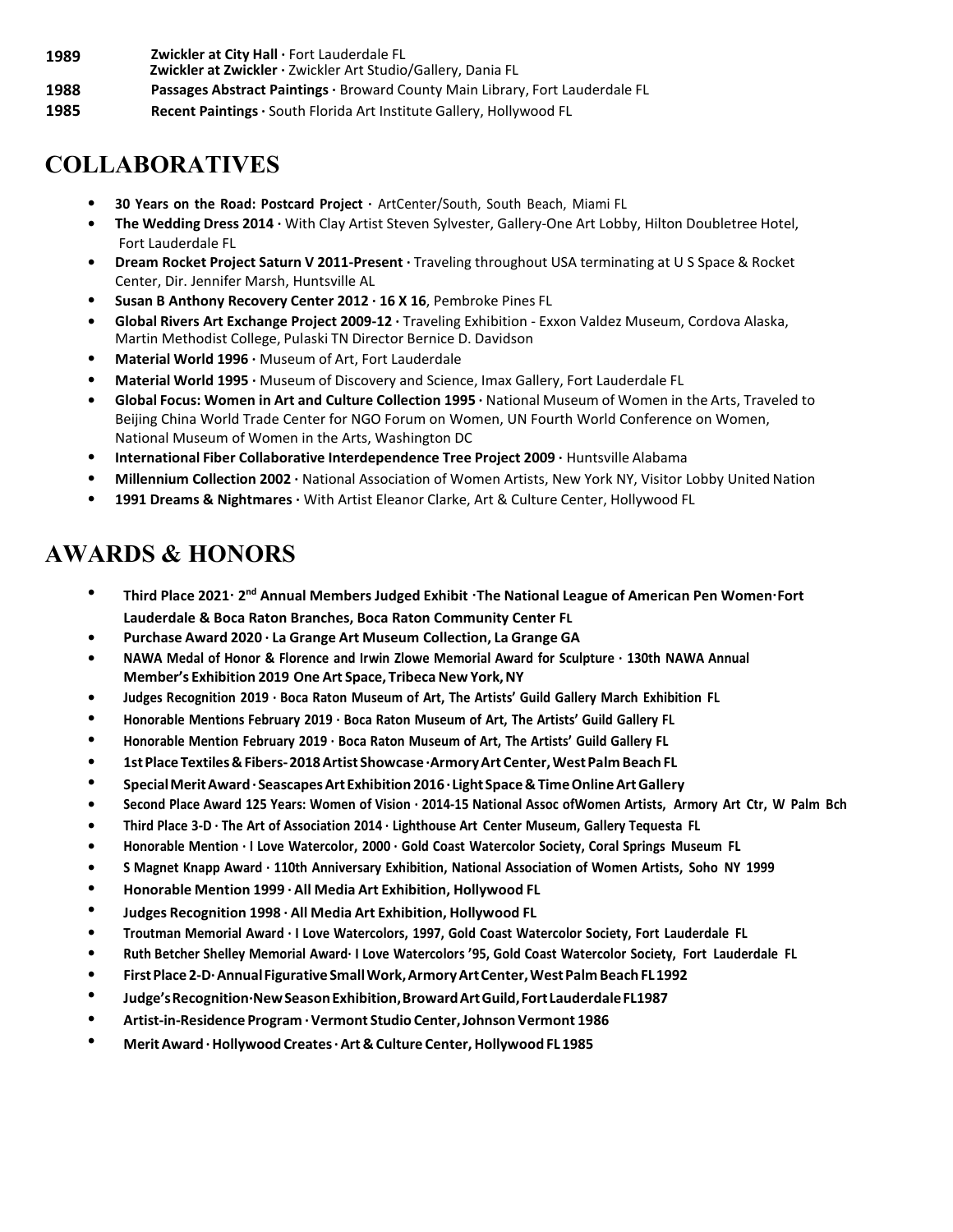# **SELECTED COLLECTIONS/PUBLIC & CORPORATE**

- **• LaGrange Art Museum Permanent Collection** · LaGrange GA
- **• Magistrate's Office 15th Judicial Circuit Court ·** West Palm Beach FL
- **• American Association of Managing General Agents 1994 Commission ·** Artist's Choice-Collection of 310 Monotypes, Kansas City MO
- **• Broward County Division of Parks & Recreation ·** Anne Kolb Nature Center, Hollywood FL
- **• Broward County Main Library ·** Fort Lauderdale FL
- **• Comnet Global Communications Ltd ·** London UK
- **• Millennium Collection ·** National Association of Women Artists, New York NY
- **• National Museum of Women in the Arts ·** Museum Archives, Washington DC
- **• Pico Products Inc ·** Syracuse NY
- **• Richter Jewelers ·** Miami FL
- **• Secor Group Inc ·** New York NY
- **• State Farm Insurance ·** Miramar FL
- **• Susan B. Anthony Recovery Center ·** Pembroke Pines FL
- **• Travel Etc. ·** Fort Lauderdale FL
- **• Private Collections ·**Throughout US

### **PROFESSIONAL MEMBERSHIPS**

- **•** Textile Study Group of New York, TSGNY, New York City
- **•** National League of American Pen Women
- **•** Signature Participating Member Boca Raton Museum Artists Guild, Boca Raton FL
- **•** National Association of Women Artists, New York City
- **•** NAWA Florida Chapter, Former Vice-President & Board Member & Member NAWA Massachusetts
- **•** South Florida Fiber Group, Palm Beach County FL
- **•** Alumna ArtCenter/South Florida, Lincoln Rd, South Beach FL
- **•** 2+3: The Artists' Organization, Former Treasurer & Board Member, Fort Lauderdale FL
- **•** Gold Coast Watercolor Society, Broward County FL
- **•** Artists & Company, Fort Lauderdale FL, Co-Founder
- **•** Women's Caucus for Art, WCA Miami FL, Former Board Member
- **•** South Florida Art Institute, Hollywood FL, Former Board of Directors
- **•** Interior Design Guild, Miami FL, Former Executive Board Member

### **COMMUNITY SERVICE**

- **• 2019**-Spearheaded formation of 501(c)(3) non-profit Cold Agglutinin Disease Foundation
- **• 2013-Present**ꞏCAD Patient Advocate, Consultant to researchers, pharmaceuticals and patients
- **• 2007-**Conceived and created Medical E-Support web site aiding patients globally with, Cold Agglutinin Disease, a rare blood disease
- **• 2006-2018 ·** Audit/Editor Transcribed Oral Histories of Holocaust Survivors, Holocaust Documentation and Education Center, Hollywood FL
- **• 1985-Present ·** Donated artwork to various regional charitable organizations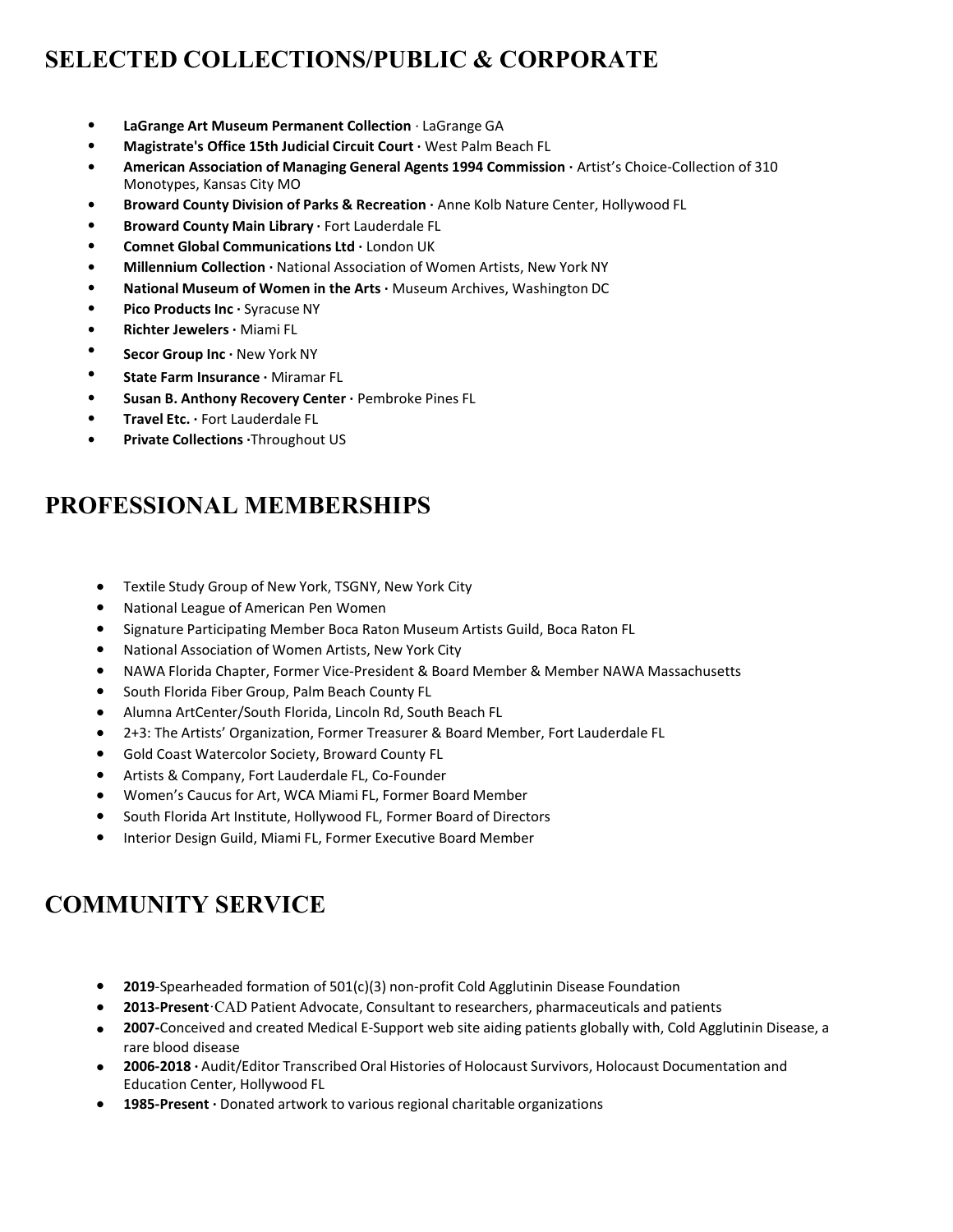# **SELECTED BIBLIOGRAPHY**

### **Media – Print**

- **•** Larry Luxner, RareDiseaseAdvisor, **Florida Fiber Artist Advocates for Fellow Cold Agglutinin Disease Patients,** Feature Article Online Publication January 26, 2022
- **•** Harriet Howard Heithaus, Naples Daily News, **Florida Chapter, National Association of Women Artists**, *Boca Raton artist Betty Usdan-Zwickler offers woven art "***Making Ends Meet***", with paper, found objects, semi-precious stones and crystals woven into it"* January 4, 2020
- "The Links" Image, The Language of Making, Visual Voices from the Textile Study Group of New York, Published 2019 Pages 2 & 189
- **• "Le Jardin Bleu" "You Never Know What Lies Beneath", "Double Kileh", Perspectives in Fiber:** *Moving Beyond Tradition A Juried Exhibition of Contemporary Fiber Art* ( catalog) The So Florida Fiber Guild, January 2017
- **• "Jazz Sunday", Square, Textile Study Group of NY Exhibition,** (catalog) Narthex Gallery Citicorp Complex, NYC, 2015
- **• "Short Circuit"** Image, Invitation Card, **The Art of Association**, Lighthouse Art Center, Tequesta FL 2014
- **•** Scott Simmons: ART BY Association, Florida Weekly, Arts & Entertainment, August 7, 2014
- **•** Kurt Shaw: **Exhibit offers unique "Visions"**, Pittsburgh TribuneReview LIVING Section F Photo **"Tango Fusion Diptych"**, Sunday, April 6, 2014 Page F3
- **•** Full Cover Photo: Course Catalog, Armory Art Center, West Palm Beach FL, August 28 August 16, 2014 **"The Links"** Page 18
- **•** Course Catalog: Armory Art Center, West Palm Beach FL, March April 2014, **"The Links"** Photo Page 3
- **•** Candice Russell: Exhibition **"Conflict"**, ArtServe, Fort Lauderdale FL **"***The intricately pieced mixed fibers and semi*precious stones in "Tied Up" by Betty Usdan-Zwickler are alluring. She creates a welcome tension between the *two squares, with pieces going horizontally on the top and vertically on the bottom."* 2011
- **•** Candice Russell: Gold Coast Watercolor Society's **Mainline Exhibit** Sun-Sentinel City Link ON EXHIBIT "…**In a different vein ,***Betty Usdan-Zwickler uses her subjects, including a bunch of radishes, as a launching pad into fantasy for her fun piece (Silk-screened) '***Vegetables of Sorts.'***"* April 24 2002
- **•** Eileen Soler: Paintings ease pain for artist **The Herald Broward Extremely Local-Hollywood FL, Feature -**Front Page *"Zwickler's works are a pure example of how an artist's personal experiences can result in provocative art expression. Here we have the artist's own traumatic experiences transformed into great artworks"***,** noted Kyra Belan, Art Professor and Art Gallery Director, Broward Community College, Sunday, February 3, 2002 Page 11
- **•** Candice Russell: **Torn Asunder - A Hollywood painter traces the effects of divorce and death on one family: her own paintings from "Portrait of a Family" Exhibition** at Broward Community College City Link ON EXHIBIT, Feature Article - *"The 20 powerful works created…are the Hollywood Artist's reflection on a troublesome period in her life….With echoes of Pablo Picasso and Egon Shiele in style and palette, the paintings depicting Zwickler's life vary in size and technique."* Photos - Oil **"Touched"** Acrylic collage **"Ghosts of the Past"**, Mixed media Collage **"Entrapped"**, Acrylic on Canvas **"Why?"** Vol 12, No 3, January 23, 2002 Page 72-23
- **•** Phyllis Steinberg: **Art invitational exhibit features Hollywood artist** Jewish Journal Broward Florida, Feature Abstract Acrylic **"According to the Ancient Sages "** February 15, 2001 Page 3
- **•** Michael Plontz: **It all Adds up** City Link ON EXHIBIT **2+3 = Second and Third Dimension** Photo: Monotype **"Harvest Series #31"** April 5, 2000 Page 82
- **•** Wendy M. Blazier: **Home** Exhibition Schmidt Center Galley, Florida Atlantic University, Boca Raton FL (Catalog), Photo & Statement - *"…We see no harmony in Betty Usdan-Zwickler's "Divided Loyalties", just a poignant portrait of a family torn apart by divorce…"* August 29, 1997
- **•** This Week **Airport Art Exhibition** "**Groundwork "** Hometown Herald June 29,1995 Page 1
- **•** Robert Sims: **Fort Lauderdale/Hollywood International Airport Presents "Groundwork"-- Artist underpaints layers in themes from her life** EastSider News and Arts Weekly July 5 1995 Vol 8 No 30, Feature Article & Photos - Front Page, 4, 12, 20
- **•** Cultural Quarterly CALENDAR Artists & Company, Open Studio Tours, Photo: Winter 1995 Page 7
- **• Artist Creates Unique Souvenir for Spouses** AAMGA Daily News Sunday May 15, 1994 Page 17 Vol 7 No1
- **• Eight Career Artists Living and Working in South Florida** (Catalog) Artists & Company 1993
- **•** Mary Ann Marger: **Art of the state** On The Town/ART St.Petersburg Times All-Florida Biennial, Polk Museum *"The abstracts tend to be balanced…Examples are works by …and very different presentations of mostly white abstracts by Betty Usdan- Zwickler….* April 16, 1993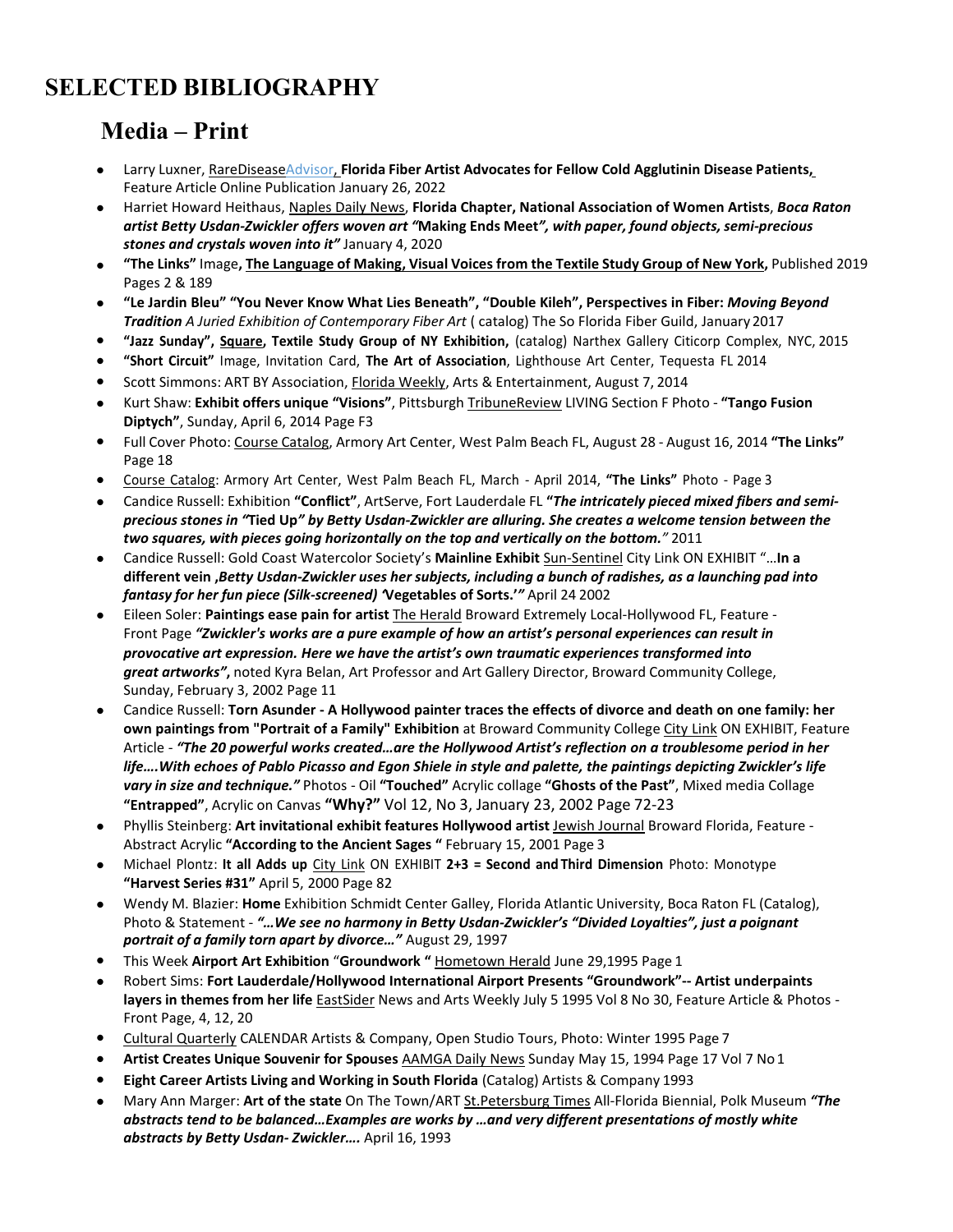- Jean Scott: Artists & Company Nine downtown artists open their studio doors and show creativity in progress Cultural Quarterly Broward Cultural Affairs Council Publication, Article & Photo - Spring 1992 Vol 5 NO.ll Pages 25- 28 plus foldout
- **•** Sally Deneen: **Artists in Residence** Sun-Sentinel Fort Lauderdale FL Lifestyle Section D, Saturday February 8, 1992 Photo - Zwickler Art studio Pages 1D, Quote Page 7D
- **•** Kevin Lane: Strolling Las Olas **Las Olas artist's works are on display all over** Eastsider, Feature & Photo October 16, 1991 Page 3
- Allan Johnson: River North Galleries Stung by Arts Thefts Chicago Tribune, " 'I feel really terrible. And it's terrible *that somebody in the city is ripping off all the galleries and they can't stop it.' " said Betty Usdan-Zwickler, who painted the two works that were stolen from ARC. The stolen works were part of a 12-painting series called* "Portrait of a Family"..." 'It was a very personal story,'"..." 'It was a very emotional series, one that was really *special.' " October 30, 1991*
- **•** Nina Burleigh: **Paintings draw battle lines** Chicago Tribune Womanews Highlights, Sunday September 29, 1991 Photo - painting **"Divided Loyalties"** Section 6 Page 2
- **•** Mario Tarradell: The Miami Herald Things to Do Weekend, **Artists reveal their Dreams and Nightmares** Collaborative show on view in Hollywood *"Betty Usdan-Zwickler and Eleanor Clarke created a piece called 'Great Expectations' that depicts an artist whose show at the Museum of Modern Art has sold out"*. Section G Friday, March 1, 1991
- **•** Bruce K. Landis: **Artists on Las Olas** Eastsider Arts, Jan16,'91 Photo-Front Page & Pg 4, Photo, Article VOL 4 NO 2N
- **•** Elaine Matsushita: **Artist robbed of painting, but not hope** The Miami Herald Miami Beach Section, Feature –Painting **"Sanctum Santorum"** Thursday April 26, 1990
- **•** Bernadine Heller-Greenman: **The Way of the Woman Artist** ART PAPERS Contemporary Art in the Southeast *"Other notable work .Betty Usdan-Zwickler's "***The Red Divide***" offers an unusual perspective and iridescent colors…"* February 1990 Vol 14 No 2
- **•** Tim Saarens: **Center Showcases women in art** Hollywood Sun, Photo: **"Red Divide"** Friday January 5, 1990
- **• The Thomas Center three exhibits opening** The Gainesville Sun SCENE Front Page Photo **"Madame X"** Friday, December 1, 1989
- **•** Evelyn Cooper: **Galeria Mesa offers a 'Divine Line '**Arizona Republic Arts Review *"In painting, Florida artist* Betty Usdan-Zwickler excels with "441-Seminoles" an acrylic rendition of the patterned lines and variegated *colors found in the indigenous art of the Southeastern tribes"* September 15, 1989.
- **• Zwickler At Zwickler** Gallery Guide Southeast Edition, Photo & Listing Acrylic Painting **"Sanctum Santorum"** March 1989 Vol 7 No 7 Pages 8 & 9
- **•** Ken Williams: **'Working vacations' best inspiration for Hollywood artist** Sun-Tattler Feature: January 30, 1989 Page2B
- **•** Roger Hurlburt: Art Writer **Gallery owner-artistshows her true colors** Sun-Sentinel ENTERTAINMENT/ARTS, Feature & Photo - Acrylic **"Queen of Queans"** Wednesday, January 25, 1989 Page 6E
- **•** Jan Marie Werblin: Sun-Sentinel Southeast Plus **United we stand ARTISTS AS TEACHERS** Sunday January 22, 1989, Photos - Front Page Page 9
- **• Zwickler at Zwickler** Miami's Guide To the ARTS Photo Acrylic Painting **"Shards"** Best Bets Art Happenings: Photo & Article: January 1989 Page 3
- **•** Calendar: Photo and Listing: **"Shards"** Gold Coast Magazine January 1989 Page 97
- **•** Florence Gould: **"Shards**"**-acrylic painting by Betty Usdan-Zwickler Exhibition at Broward Main Library** The Hallandale Digest Inside Art December 15, 1988
- **•** Phyllis Steinberg: **Hollywood artist sketches out her success** Jewish Journal Oceanside Feature December 1, 1988
- **• Betty Usdan-Zwickler, from fashion to art** NYU Business Magazine Spring/Summer 1988
- **•** Miles Batt: **The Complete Guide to Creative Watercolor,** Photo & Statement Acrylic Painting on Paper **"Gaelic Encounter"** Published Fort Lauderdale 1988 Page 201
- **•** Serrin E. Anderson: **All is Color** Cultural Quarterly A Broward Arts Council Publication Premier Issue Vol 1 No 1 Winter Issue 1988, Featured Artist - Pages 24, 25 Plus Foldout
- **•** Roger Hurleburt: **Old & New** *"Also excellent…Betty Usdan-Zwickler's colorfully jagged landscape,* **"Connemara, County Galway, Ireland,** *an acrylic on paper."* News/Sun-Tattler ART/MUSIC Sunday, November 22, 1987 Page 3G
- **•** Harriet Tupler: **Zwickler Studio opening brings new facet to Dania** Miami Herald Neighbors Business, Photo and Article - Sunday May 17, 1987
- **•** Eric Newell: **Dania gallery and studio offer unique opportunity for artist** Sun-Sentinel South Broward Showtime SPOTLIGHT May 15, 1987 Feature Article - Page 38
- **•** Calendar Miami/South Florida Magazine Feature & Photo Painting **"On A Saturday Afternoon"** March 1987 Page 24